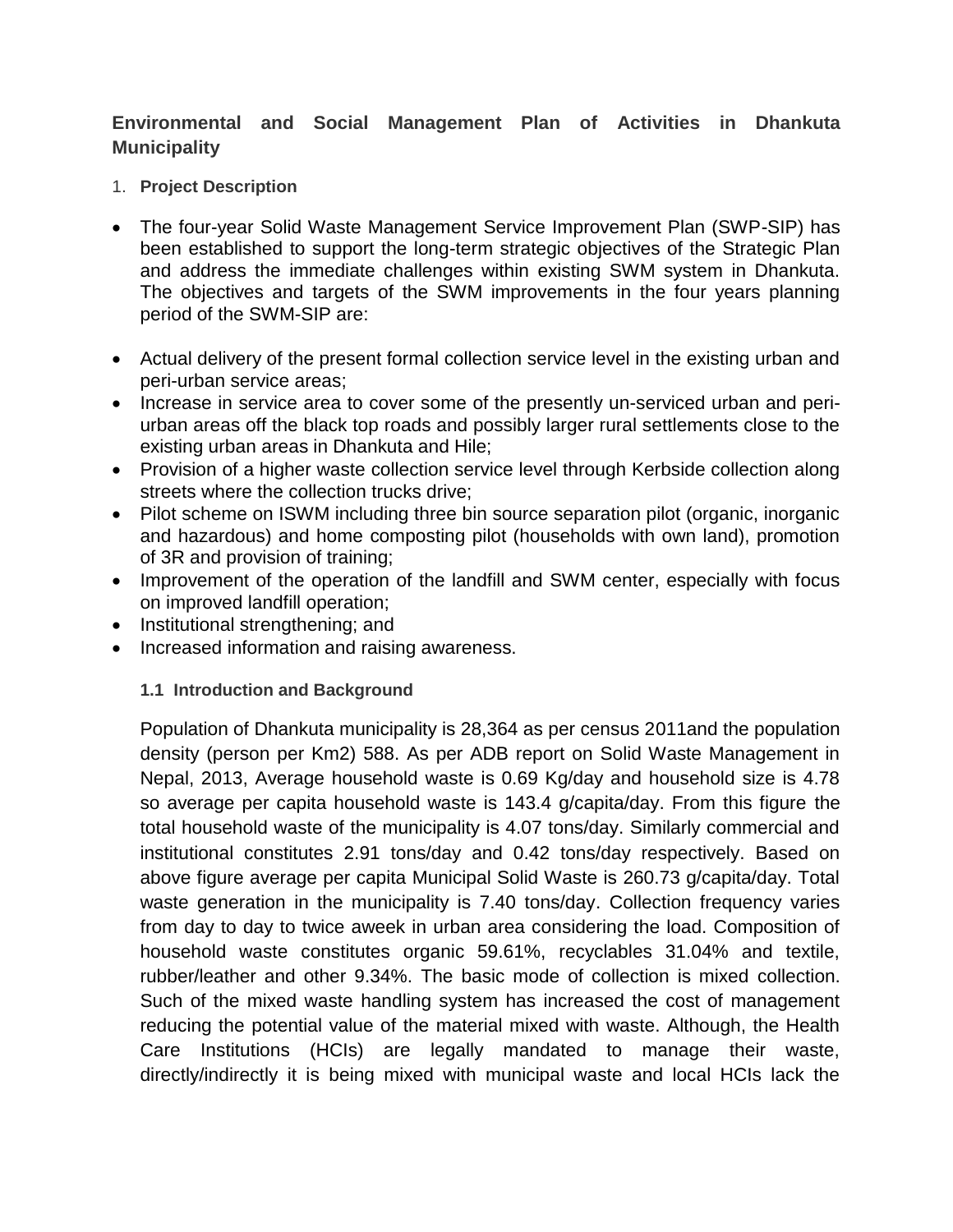capacity, system and minimum infrastructures required for health care waste management. It also has exacerbated the toxicity of the waste.

The following major challenges within existing SWM system in Dhankuta have been identified (See TPIA-SWM SIP: Annex-6 for details).

- Limited collection and transportation service.
- Limited recycling and composting.
- Deficient treatment and disposal
- Inadequate Institutional set up for SWM.
- Insufficient information and awareness activities
- Financially unsustainable system.

## **1.2 SWM-SIP Activities**

• The SWM-SIP implementation is expected to require the following investments (supported by the four year service delivery subsidy under the OBA project):

 $\bullet$ 

- 1 new waste collection vehicle (most likely a small compactor truck of a type with track record from cities with similar topography) – NPR 40 Lakh
- 3,000 waste collection bins with lid NPR 9 Lakh
- 100 bins for home composting pilot NPR 2 Lakh
- 300 bins for three bin source separation pilot NPR 1 Lakh
- 100 litter bins in market area NPR 1 Lakh

The SWM-SIP implementation will furthermore require capacity building at municipality and TLOs level within the following areas (through SWMTSC supported by OBA project TA component):

- Establishing operational manual for landfill and upgrading landfill operations and management expertise;
- Improvement of billing and revenue collection systems for SWM services;
- Establishing a monitoring, evaluation and performance management systems for SWM services;
- Design and implementation of 3R activities;
- Design and implementation of IEC campaigns;
- Design of appropriate contractual arrangements for involvement of NGOs or community based organization (TLOs).
- 2. **Environmental and Social Management Plan**

Scope of Environmental and Social Management Plan: Scope covers potential impacts and mitigations related to activities supported under the OBA in Dhankuta and the activities/ aspects directly linked to the OBA support. These are summarized in Table below.

### Objectives of ESMP: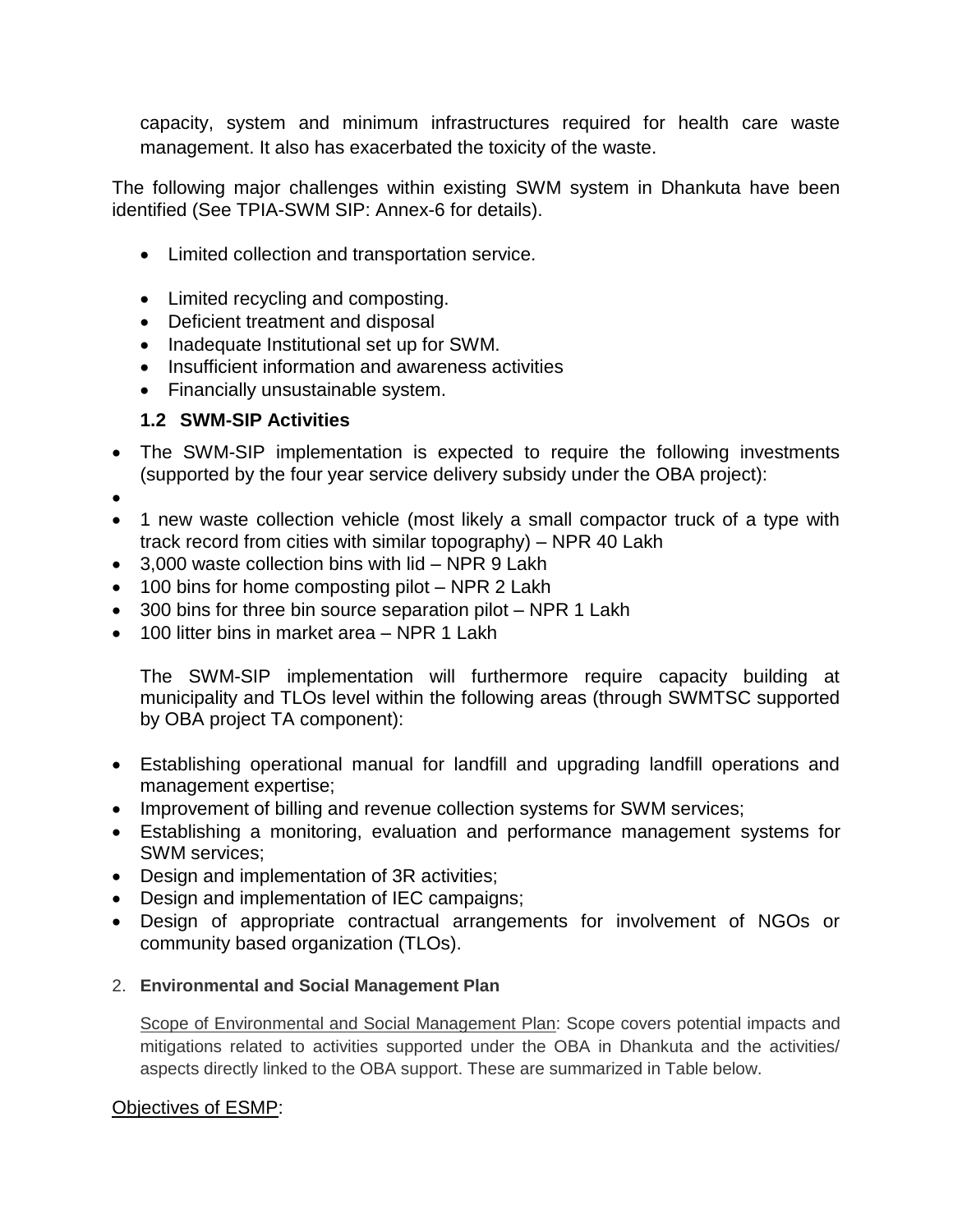The basic objectives of the EMSP are to:

- To ensure that all mitigation measures and monitoring requirements will actually be carried out at different stages of project implementation and operation - pre-construction, construction and operation and maintenance;
- Recommend a plan of action and a means of testing the plan to meet existing and projected environmental and social problems;
- Establish the roles and responsibilities of all parties involved in the project's environmental and social management;
- Describe mitigation measures that shall be implemented to avoid or mitigate adverse environmental and social impacts and maximizing the positive ones;
- Ensure implementation of recommended actions aimed at environmental and social management and its enhancement; and
- Ensure that the environment and its surrounding areas are protected and developed to meet the needs of the local people, other stakeholders and safeguard the interests of the common people.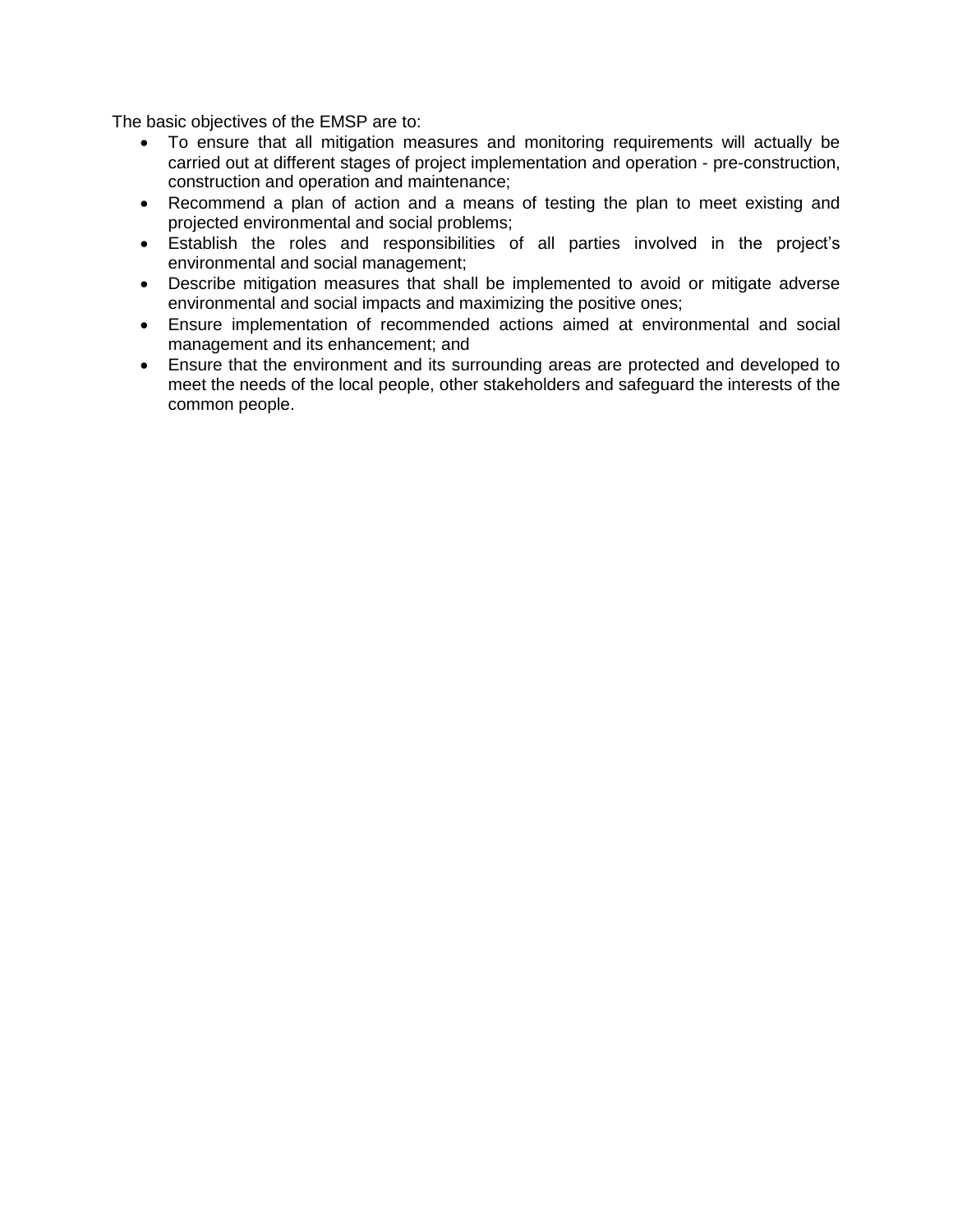## 3. **Overview of ESMP (Table):**

While trying to meet the KPIs (Key Performance Indicators), SIP (Service Improvement Plan) has to be implemented with several OBA interventions in the municipality

| <b>OBA Interventions Potential Risks</b>  |                                                                                                                                                    | <b>Existing Condition</b>                                                                                                                                                                                                                                                                                                   | Potential Mitigation<br><b>Measures</b>                                                                                                                                                                                                                                                              | <b>Budget</b>                                              | Verification<br>Source/Location<br><b>Monitor</b>                                    | Implementation<br>toSchedule                            | Responsibility                                                                                                                                                                                                                                  |
|-------------------------------------------|----------------------------------------------------------------------------------------------------------------------------------------------------|-----------------------------------------------------------------------------------------------------------------------------------------------------------------------------------------------------------------------------------------------------------------------------------------------------------------------------|------------------------------------------------------------------------------------------------------------------------------------------------------------------------------------------------------------------------------------------------------------------------------------------------------|------------------------------------------------------------|--------------------------------------------------------------------------------------|---------------------------------------------------------|-------------------------------------------------------------------------------------------------------------------------------------------------------------------------------------------------------------------------------------------------|
| Increase<br>in.<br>collection<br>coverage | Increase<br>in<br>thevehicular use for<br>servicecollection causing<br>emission<br>and<br>traffic problems                                         | $-3$<br><b>Tractors</b><br>for<br>collection<br>Intermittent<br>use<br>of<br>hired backhoe loader<br>No<br>significant<br>vehicular congestion<br>observed<br>in<br>İS.<br>existing<br>Vehicular<br>emission<br>exists<br>but<br>does<br>increased number of<br>vehicular<br>movement<br>increase<br>the<br>may<br>emission | well-<br>Use<br>of<br>planned<br>schedule<br>considering<br>the<br>volume of waste<br>reducing<br>unnecessary<br>movement<br>vehicle to replaceCost<br>existing<br>random<br>schedule<br>Door<br>to<br>door<br>collection<br>and<br>to be<br>transport<br>done<br>early<br>morning(5:30-<br>9:30 AM) | ofNo Additional                                            | <b>Municipality</b><br>collection schedule &2015<br>Route<br><b>Collection sites</b> | for <sup>1st</sup>                                      | October <sub>Environment</sub><br>chief<br>in<br>section<br>with<br>partnership<br><b>TLOs</b><br>for<br>preparation<br>. of<br>routes<br>and<br>schedules<br><b>SWM</b><br>Unit<br>supervisor<br>for<br>collection operation<br>and monitoring |
|                                           | Spillage of waste<br>collection<br>from<br>during<br>vehicles<br>collection<br>and<br>transportation<br>causing littering of<br>the<br>in<br>waste | Spillage<br>during<br><b>HH</b><br>collection<br>Transportation without<br>inappropriate<br>or<br>covering                                                                                                                                                                                                                  | Avoid<br>handling<br>House Hold (HH) Program (for<br>collection.<br>overfilling <sup>110</sup><br>Avoid<br>the<br>οf<br>during collection NRS 66,000);<br>Cover the waste                                                                                                                            | roughCommunity<br>during Awareness<br>vehicle participants | <b>Collection sites</b><br><b>Transportation Routes</b>                              | Regularly during<br>collection<br>and<br>transportation | Solid<br>Waste<br>Unit<br>Management<br>(Supervisor)                                                                                                                                                                                            |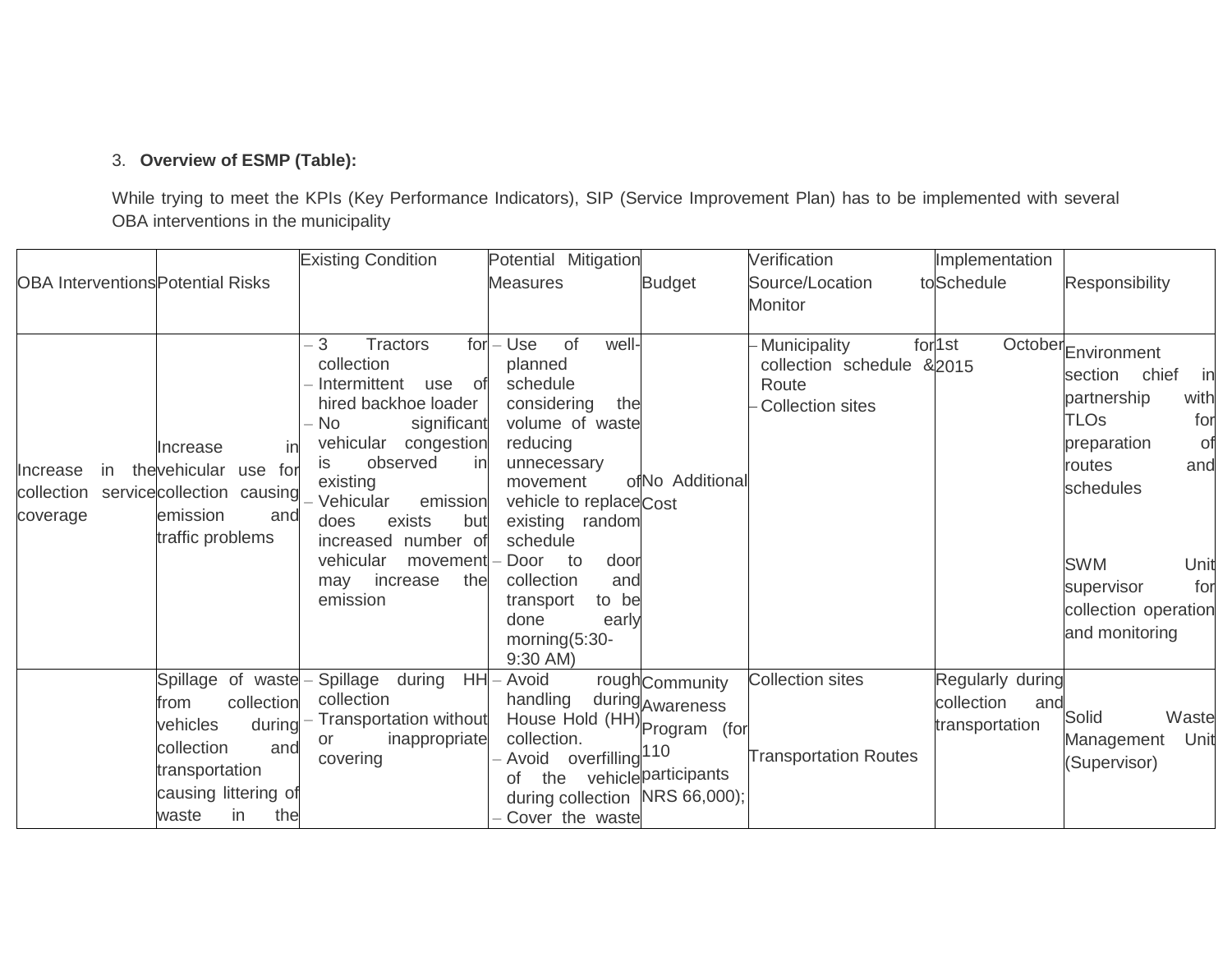| streets and in the |                        | during                                                    | Monitoring                    | Landfill site         |           |                   |          |                        |          |
|--------------------|------------------------|-----------------------------------------------------------|-------------------------------|-----------------------|-----------|-------------------|----------|------------------------|----------|
| nature             |                        | transportation toand                                      |                               |                       |           |                   |          |                        |          |
|                    |                        | avoid windblownenforcement                                |                               |                       |           |                   |          |                        |          |
|                    |                        | litter                                                    |                               |                       |           |                   |          |                        |          |
|                    |                        | - Inform                                                  |                               |                       |           |                   |          |                        |          |
|                    |                        | households and                                            |                               |                       |           |                   |          |                        |          |
|                    |                        | other users about                                         |                               |                       |           |                   |          |                        |          |
|                    |                        | the<br>waste                                              |                               |                       |           |                   |          |                        |          |
|                    |                        | collection system                                         |                               |                       |           |                   |          |                        |          |
|                    |                        | and the collection                                        |                               |                       |           |                   |          |                        |          |
|                    |                        | scheme.                                                   |                               |                       |           |                   |          |                        |          |
|                    |                        | Encourage                                                 |                               |                       |           |                   |          |                        |          |
|                    |                        | households and                                            |                               |                       |           |                   |          |                        |          |
|                    |                        | other users to put                                        |                               |                       |           |                   |          |                        |          |
|                    |                        | waste<br>out<br>at                                        |                               |                       |           |                   |          |                        |          |
|                    |                        | designated times                                          |                               |                       |           |                   |          |                        |          |
|                    |                        | and locations                                             |                               |                       |           |                   |          |                        |          |
|                    | No any risk & hazard   | Identification<br>of                                      |                               | Reported              | cases     | in <sub>1st</sub> | December |                        |          |
|                    | identification         | potential risks &                                         |                               | municipality          |           | 2015              |          |                        |          |
|                    | No any occupational    | hazards                                                   |                               | (Environment Section) |           |                   |          |                        |          |
|                    | health & safety plan   | - Preparation<br>0f                                       |                               |                       |           |                   |          |                        |          |
|                    | do exists (Limited     | Occupational                                              |                               |                       |           |                   |          |                        |          |
|                    | Personal<br>Protective | Health & safety                                           |                               |                       |           |                   |          |                        |          |
|                    | (PPE),<br>Equipment    | plan<br>(Train                                            |                               | Monitoring            | the waste |                   |          |                        |          |
|                    | Reluctance to use      | workers                                                   | $^{ot}$ 500,000               | forhandlers           | during    |                   |          | <b>CEO/Environment</b> |          |
| Health impacts on  | PPE, No provision for  | handling, Provide preparation of collection and treatment |                               |                       |           |                   |          | Section                | (Section |
| workers            | health<br>regular      |                                                           | $\frac{1}{\sqrt{2}}$ OHS Plan |                       |           |                   |          | Chief)                 |          |
|                    | checkup)               | them with                                                 |                               |                       |           |                   |          |                        |          |
|                    |                        | necessary PPE,                                            |                               |                       |           |                   |          |                        |          |
|                    |                        | Regular<br>health                                         |                               |                       |           |                   |          |                        |          |
|                    |                        | check-up,                                                 |                               |                       |           |                   |          |                        |          |
|                    |                        | Prompt medical                                            |                               |                       |           |                   |          |                        |          |
|                    |                        | attention for any<br>hazards etc)                         |                               |                       |           |                   |          |                        |          |
|                    |                        |                                                           |                               |                       |           |                   |          |                        |          |
|                    |                        |                                                           |                               |                       |           |                   |          |                        |          |
|                    |                        |                                                           |                               |                       |           |                   |          |                        |          |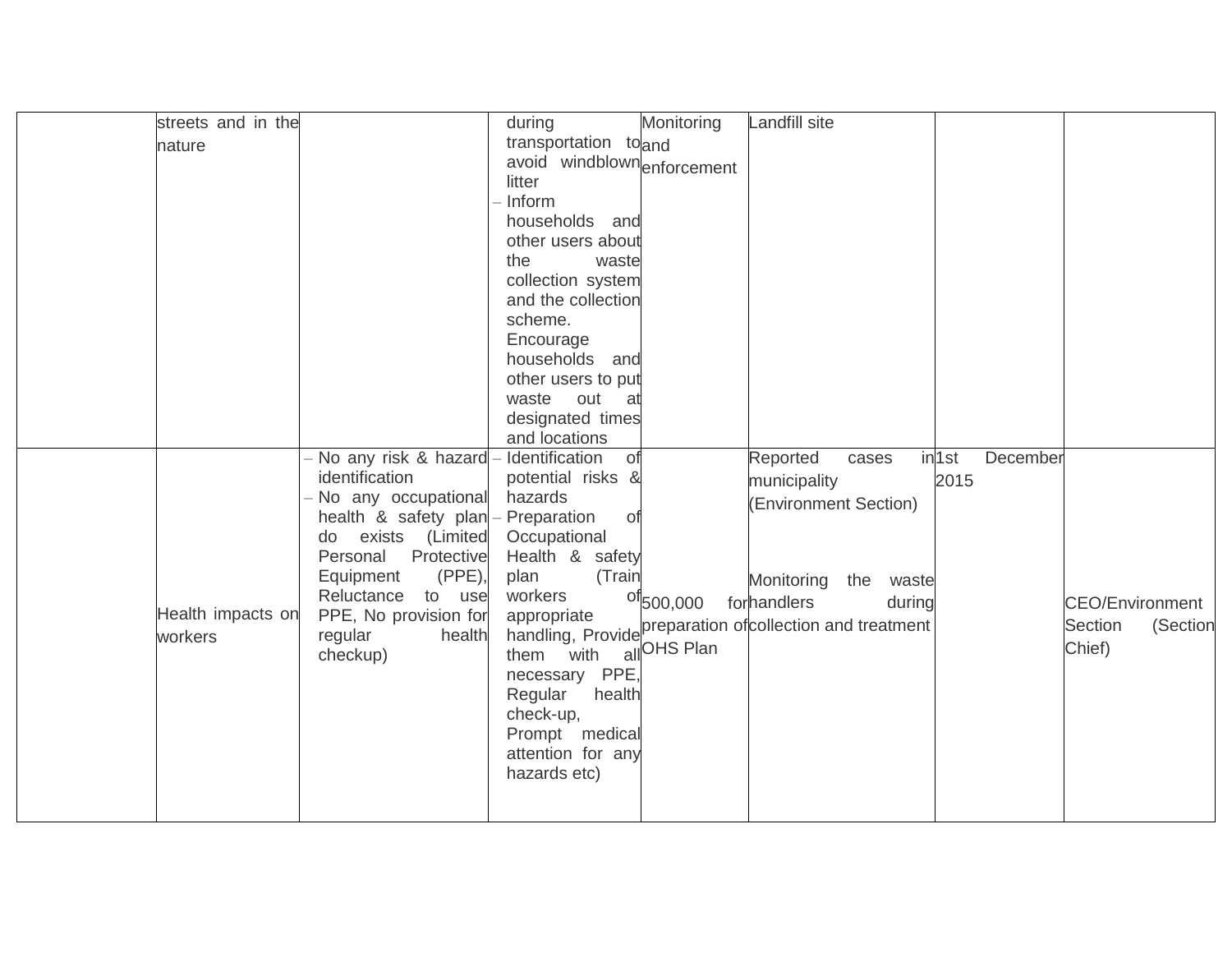|                                                               | Increased amount<br>of waste to the<br>landfill<br>causing<br>increased adverse<br>environmental and<br>social impacts to<br>environment<br>the<br>around the landfill.  | - No<br>provision<br>$of -$<br>source<br>segregation<br>recovery<br>and<br>at<br>source except animal<br>feeding of kitchen<br>waste.<br>Separation<br>recyclables/reusable<br>at disposal site by<br>private party<br>any significant<br>· No<br>community<br>issue<br>observed | Segregate at the<br>source and HH<br>level composting<br>Production<br>Οf<br>sellable<br>recycle<br>materials<br>$of$ – Proper<br>management<br>landfill<br>site<br>to<br>according<br>operation manual<br>(this<br>needs<br>additional<br>backhoe loader) | <b>Back</b><br>hoe<br>Loader: NRS<br>of <sub>4</sub> ,000,000 | <b>Households</b><br><b>Landfill Site</b>                                                     | 1st August 2015                          | Environment<br><b>Section</b><br>(Section<br>Chief/Supervisor) in<br>support<br>. of<br>municipal engineer          |
|---------------------------------------------------------------|--------------------------------------------------------------------------------------------------------------------------------------------------------------------------|----------------------------------------------------------------------------------------------------------------------------------------------------------------------------------------------------------------------------------------------------------------------------------|------------------------------------------------------------------------------------------------------------------------------------------------------------------------------------------------------------------------------------------------------------|---------------------------------------------------------------|-----------------------------------------------------------------------------------------------|------------------------------------------|---------------------------------------------------------------------------------------------------------------------|
| Segregation<br>waste at<br>each.<br>household<br>service area | in<br>Increase<br>vehicular use<br>for<br>separate<br>collection<br>01<br>biodegradable and<br>non-degradable<br>waste<br>causing<br>emission<br>and<br>traffic problems | $for -$<br>provision<br><b>No</b><br>separate collection                                                                                                                                                                                                                         | of<br>Use<br>well-<br>planned<br>schedule<br>considering<br>the<br>volume of waste<br>reducing<br>unnecessary<br>movement<br>Οf<br>vehicle<br>Early<br>morning<br>door<br>Door<br>to<br>collection at core<br>urban area.                                  | No Additional<br>Cost                                         | Collection<br><b>Schedules/Routes</b><br>prepared by Municipality<br><b>Collection Points</b> | October<br>1st<br>2015                   | Environment<br>chief<br>section<br>in<br>partnership<br>with<br><b>TLOs</b>                                         |
|                                                               | Collection<br>and<br>transport<br>οl<br>biodegradable<br>in<br>waste<br>open<br>vehicle<br>causing<br>of<br>bad<br>spread<br>smell all along the                         | provision<br>No<br>separate collection                                                                                                                                                                                                                                           | $for - Use$<br>well-<br>of<br>planned<br>schedule<br>considering<br>volume of wasteCost<br>reducing<br>unnecessary<br>Οf<br>movement<br>vehicle.                                                                                                           | theNo Additional                                              |                                                                                               | 1 <sup>st</sup> October 2015 Environment | section chief<br>in<br>with<br>partnership<br><b>TLOs</b><br>for<br>preparation<br>of<br>routes<br>and<br>schedules |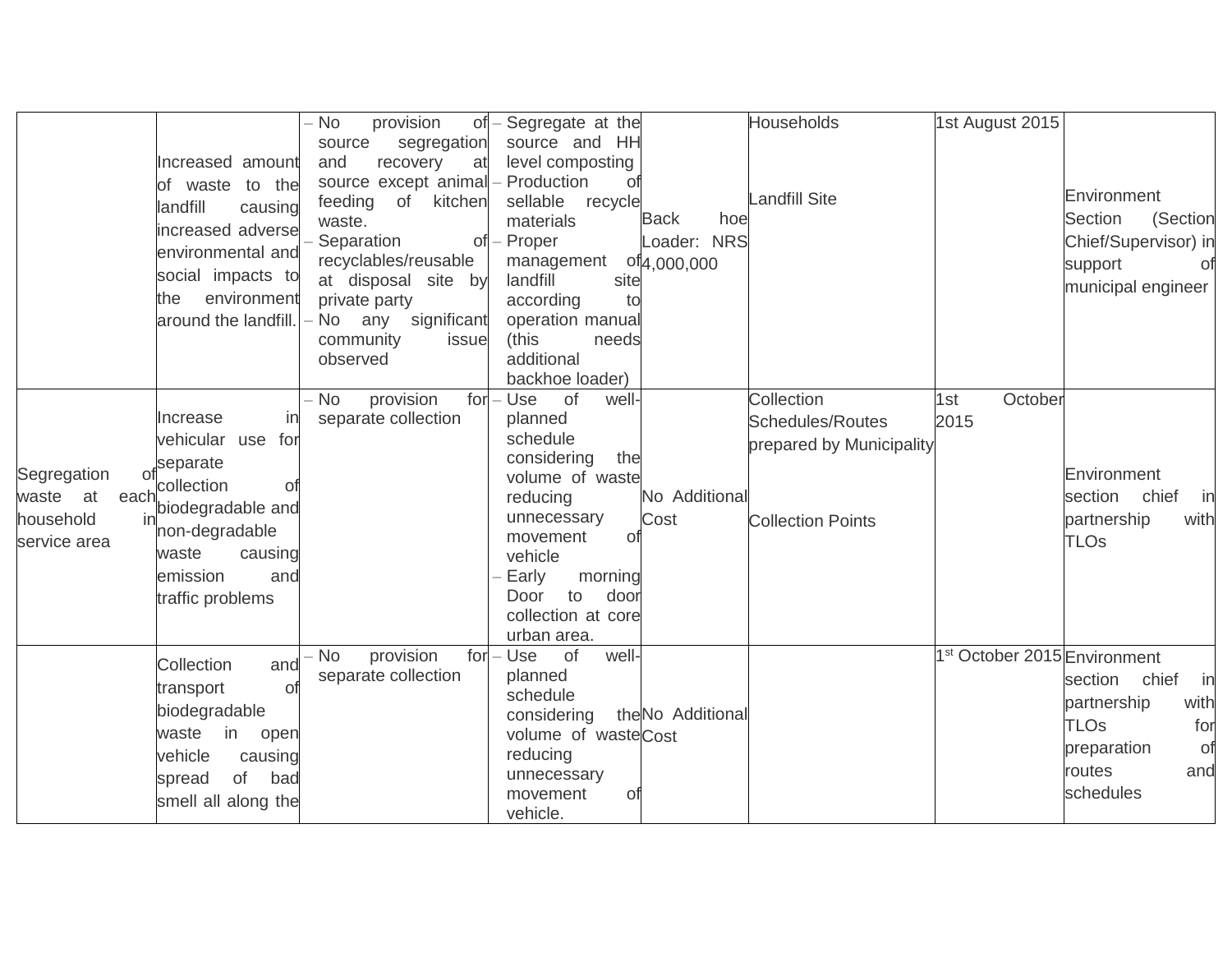| Introduction<br>composting<br>system<br>household<br>as well as in(caused<br>community level | route<br>Spreading<br>plastic, glass and<br>ofother<br>unwanted<br>materials<br>in<br>atgardens etc.<br>by<br>leveluse of<br>compost<br>by<br>incorrect sorting of<br>prior<br>waste<br>to<br>composting) | of - Very limited HH level<br>composting                                                                                                   | Early<br>morning<br>to<br>door<br>Door<br>collection at core<br>urban area<br>Avoid overfilling<br>of the vehicle<br>during collection<br>Cover the waste<br>during<br>transportation<br>Use<br>0f<br>lime/Effective<br>microorganism<br>for smell problem<br>in transportation<br>&<br>- Compost<br>management<br>training<br>Regular<br>monitoring<br>system for proper <sub>110</sub><br>handling of HH participants)<br>composting<br>Use of EM to<br>reduce odor | Compost<br>Training<br>(Follow<br>up<br>NRS.<br>350,000 | Municipal records | 1st July 2015 | <b>SWM</b><br>unit<br>for<br>supervisor<br>collection<br>arrangement<br>and<br>others<br>Environment<br>chief<br>section<br>for<br>training<br>management<br>and<br>preparation<br>Οf<br>regular monitoring<br>schedules to HH in<br>support of TLOs |
|----------------------------------------------------------------------------------------------|-----------------------------------------------------------------------------------------------------------------------------------------------------------------------------------------------------------|--------------------------------------------------------------------------------------------------------------------------------------------|-----------------------------------------------------------------------------------------------------------------------------------------------------------------------------------------------------------------------------------------------------------------------------------------------------------------------------------------------------------------------------------------------------------------------------------------------------------------------|---------------------------------------------------------|-------------------|---------------|------------------------------------------------------------------------------------------------------------------------------------------------------------------------------------------------------------------------------------------------------|
|                                                                                              | Possibility<br>nuisance due to<br>improper handling<br>(Spread of<br>bad<br>smell during<br>the<br>process<br>of<br>composting,                                                                           | of - HHs started HH level<br>composting<br>are<br>reluctant to continue<br>of<br>the<br>because<br>nuisance caused by<br>improper handling |                                                                                                                                                                                                                                                                                                                                                                                                                                                                       |                                                         |                   |               |                                                                                                                                                                                                                                                      |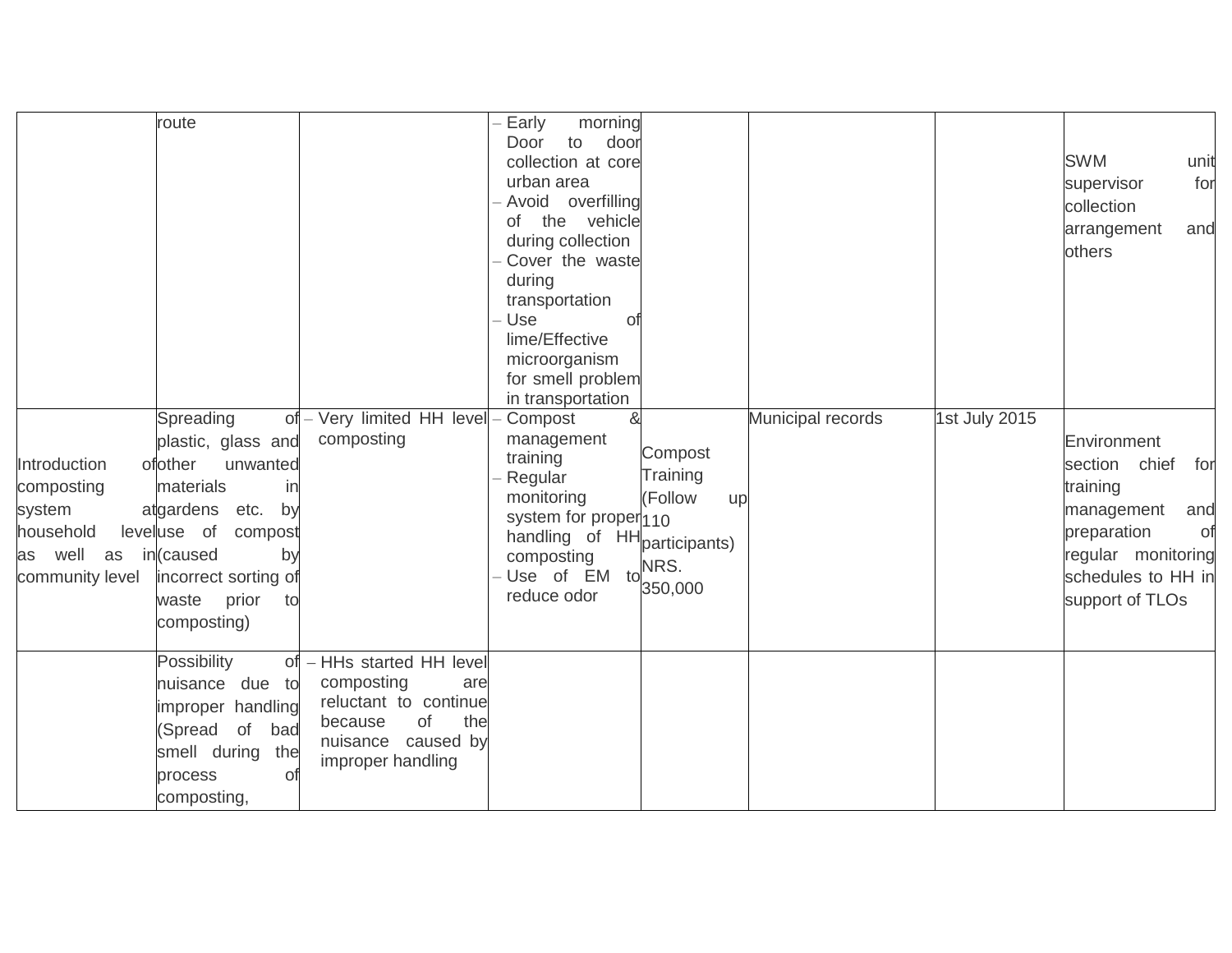|                                                                                                | eachate)                                                                                                                                       |                                                                           |                                                                                                                                                                                                                          |                                               |                                        |                                   |                                                                                             |
|------------------------------------------------------------------------------------------------|------------------------------------------------------------------------------------------------------------------------------------------------|---------------------------------------------------------------------------|--------------------------------------------------------------------------------------------------------------------------------------------------------------------------------------------------------------------------|-----------------------------------------------|----------------------------------------|-----------------------------------|---------------------------------------------------------------------------------------------|
| Reuse of<br>waste<br>papers<br>plastics<br>for<br>commercial<br>production<br>useful materials | andContaminated<br>the materials may be<br>hazardous<br>to<br>ofhealth                                                                         | Separation<br>Οf<br>recyclables/Reusable<br>at disposal is ongoing        | - Use of source<br>segregated<br>material<br><b>Disinfection</b><br>before use                                                                                                                                           | No additional<br>cost                         |                                        | October<br>Private<br>1st<br>2015 | entrepreneur/NGOs<br>in coordination of<br>Environment<br>section chief                     |
| Encouragement<br>ın<br>segregation,<br>reuse<br>recycling                                      | Being too much<br>of private sectorcommercial, they<br>wasteavoid to abide by<br>the environmental<br>andprotection<br>laws<br>and precautions | Separation<br><b>of</b><br>Recyclables/Reusable<br>at disposal is ongoing | - Improvement and<br>operation<br>Οt<br>existing facility at<br>landfill site as a<br>waste<br>center<br>Regular<br>strict monitoring<br>by municipality<br>Limitation<br>and<br>high fencing<br>of<br>the transfer site | recovery No additional<br>and <sup>cost</sup> | andfill site                           | 1st July 2015                     | Environment<br>Chief<br>Section<br>in<br>support of engineer<br>and supervisor              |
|                                                                                                | <b>Health</b><br>hazard<br>the<br>among<br>workers                                                                                             |                                                                           | Train workers for<br>appropriate<br>handling<br>precautions                                                                                                                                                              | No additional<br>and <sup>cost</sup>          | Municipal records                      | 1 <sup>st</sup><br>2015           | December Environment<br>Section chief                                                       |
| Encouragement<br>management<br>biodegradable<br>waste                                          | of piggery for the Piggery emits bad<br>ofsmell<br>in<br>the<br>neighborhood                                                                   | farming at HH<br>Pig<br>level is prominent                                | – Use<br>Οf<br>vermicomposting<br>for pig slurry<br>Improvement<br>piggery<br>Use of EM<br>to<br>reduce odor                                                                                                             | No additional<br>ofCost                       | <b>Field visit</b>                     | 1st July 2015                     | Environment<br>section chief for<br>organizing training<br>and<br>coordinating<br>with TLOs |
| Separate<br>collection<br>disposal                                                             | in<br>Increase<br>andvehicular use for<br>ofseparate                                                                                           | - Mixed<br>collection<br>0f<br>medical<br>waste<br>with<br><b>MSW</b>     | Mandatory<br>Source<br>segregation<br>at                                                                                                                                                                                 | cost                                          | No additional Health Care Institutions | 1 <sup>st</sup><br>2015           | DecemberCEO for policy<br>&<br>coordination<br>in<br>support of<br>local                    |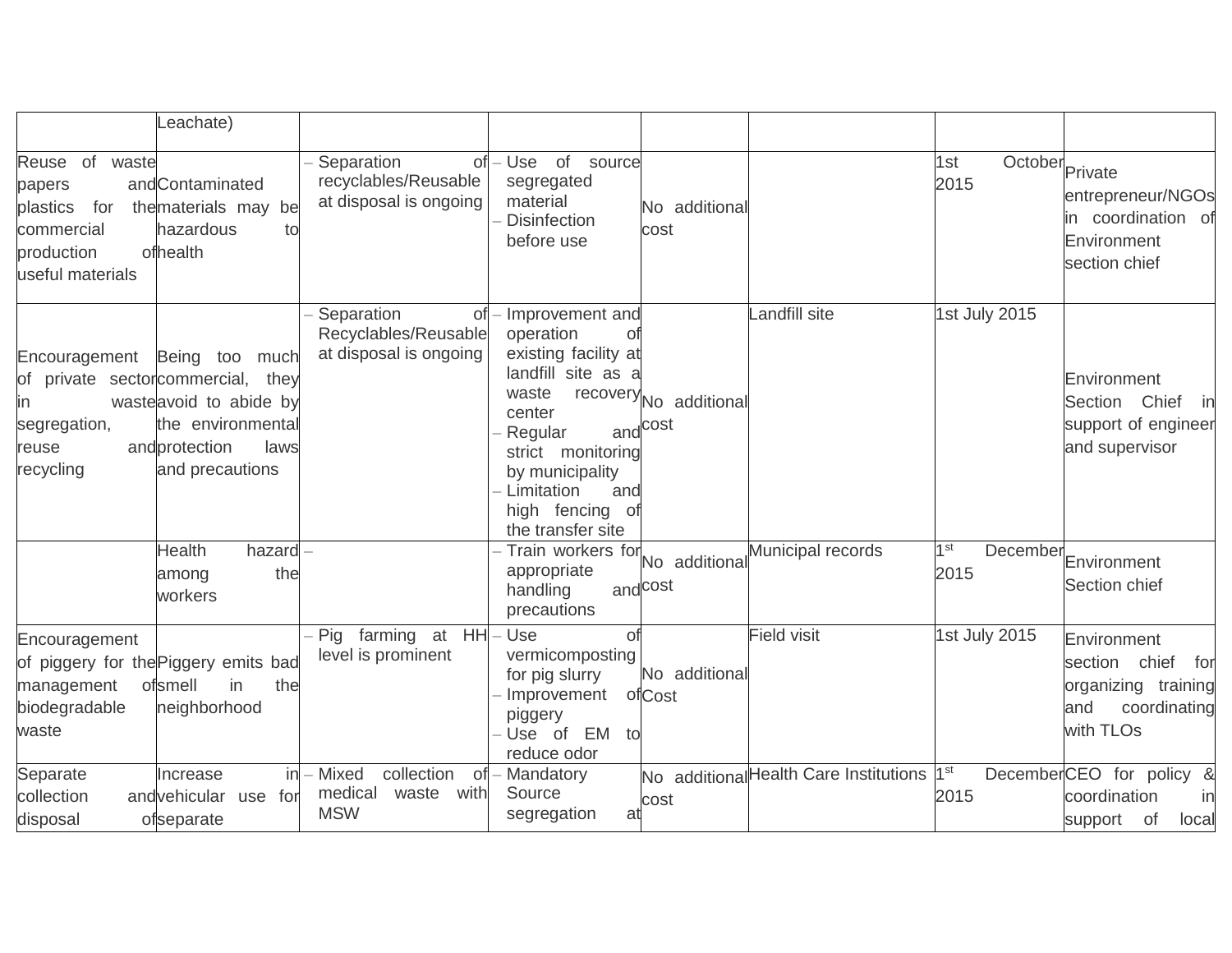| medical waste | collection<br>and |                       | source in each                 |                       |      |          | political parties      |      |
|---------------|-------------------|-----------------------|--------------------------------|-----------------------|------|----------|------------------------|------|
|               | disposal          |                       | Health<br>Care                 |                       |      |          |                        |      |
|               |                   |                       | Institutions                   | During collection and |      |          |                        |      |
|               |                   |                       | (HCls) at least                | transport             |      |          |                        |      |
|               |                   |                       | with three bucket              |                       |      |          | Environment            |      |
|               |                   |                       | system.                        |                       |      |          | section chief          | for  |
|               |                   |                       | Separate                       |                       |      |          | scheduling             |      |
|               |                   |                       | collection of only             |                       |      |          |                        |      |
|               |                   |                       | <b>MSW</b><br>portion          |                       |      |          |                        |      |
|               |                   |                       | from the HCIs                  |                       |      |          |                        |      |
|               |                   |                       | Facilitate HCIs in             |                       |      |          | <b>SWM</b>             | unit |
|               |                   |                       | establishing                   |                       |      |          | supervisor             | for  |
|               |                   |                       | treatment system               |                       |      |          | collection             | and  |
|               |                   |                       | infectious<br>for              |                       |      |          | supervision            |      |
|               |                   |                       | waste.                         |                       |      |          |                        |      |
|               |                   |                       | Separate<br>schedule           |                       |      |          |                        |      |
|               |                   |                       | 0f<br>collection<br>from       |                       |      |          |                        |      |
|               |                   |                       | HCIs to<br>avoid               |                       |      |          |                        |      |
|               |                   |                       | mixing<br>Οf                   |                       |      |          |                        |      |
|               |                   |                       | infectious                     |                       |      |          |                        |      |
|               |                   |                       | (monitoring<br><b>of</b>       |                       |      |          |                        |      |
|               |                   |                       | waste                          |                       |      |          |                        |      |
|               |                   |                       | composition)                   |                       |      |          |                        |      |
|               |                   | Mix handling<br>might | - Identification<br>of         | Municipal records     | 1st  | December |                        |      |
|               |                   | cause hazard<br>have  | potential risks &              |                       | 2015 |          |                        |      |
|               |                   | of the<br>but<br>none | hazards                        |                       |      |          |                        |      |
|               |                   | assessment has been   | Preparation<br><b>of</b>       |                       |      |          | <b>CEO/Environment</b> |      |
|               | Health hazard to  | done                  | Occupational                   |                       |      |          | Section Chief in       |      |
|               | the workers       |                       | Health & safety no additional  |                       |      |          | support of Account     |      |
|               |                   |                       | (Train <sup>cost</sup><br>plan |                       |      |          | Chief                  |      |
|               |                   |                       | workers<br>Οf                  |                       |      |          |                        |      |
|               |                   |                       | appropriate                    |                       |      |          |                        |      |
|               |                   |                       | handling, Provide              |                       |      |          |                        |      |
|               |                   |                       | them with<br>all               |                       |      |          |                        |      |
|               |                   |                       | necessary PPE,                 |                       |      |          |                        |      |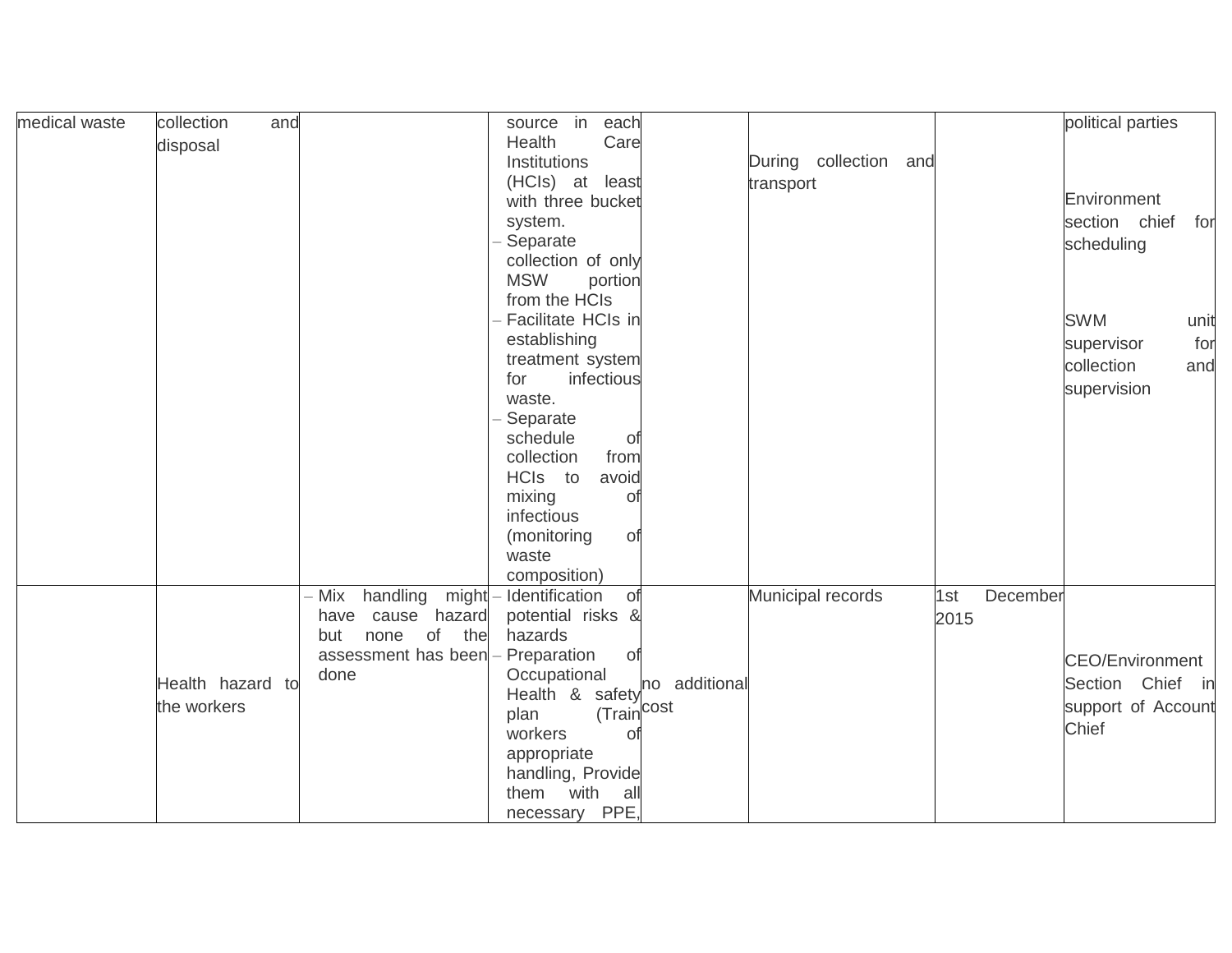| Introduction<br>bins<br>litter<br>market area | of<br>litter<br>ofMisuse<br>inbins for household<br>waste.<br>Possibility                                                                                                                                                                                                                                                                                                                     | of - Gradually                                         | check-up,<br>Prompt medical<br>attention for any<br>hazards etc)<br>Regular<br>monitoring<br><b>TLO</b><br>municipality<br>- Following<br>the                                                                                                                                                                                                                   | from <sub>No</sub> additional<br>$\&$ cost | 1 <sup>st</sup><br>2015<br>1 <sup>st</sup> March 2015 | SeptemberEnvironment<br>section<br>chief in<br>of<br>local<br>support<br><b>TLO/Community</b> |
|-----------------------------------------------|-----------------------------------------------------------------------------------------------------------------------------------------------------------------------------------------------------------------------------------------------------------------------------------------------------------------------------------------------------------------------------------------------|--------------------------------------------------------|-----------------------------------------------------------------------------------------------------------------------------------------------------------------------------------------------------------------------------------------------------------------------------------------------------------------------------------------------------------------|--------------------------------------------|-------------------------------------------------------|-----------------------------------------------------------------------------------------------|
| Mandatory landfill<br>operation               | in<br>nuisance<br>community due to<br>improper handling<br>(Spread of bad<br>smell during<br>the<br>process<br>Οf<br>segregation<br>at<br>disposal and final<br>itself,<br>disposal<br>eachate spillage<br>& percolation)<br>Increase<br>in<br>flies<br><u>&amp;</u><br>vector<br>public<br>causing<br>health hazards<br>Landfill<br>site<br>operation<br>blockade<br>from<br>local residents | improvement<br>is<br>ongoing and it's in<br>operation. | landfill operation<br>& management<br>guideline<br>including<br>formation<br>0f<br>landfill operation<br>steering<br>committee<br>including all the<br>stakeholders<br>assuring the localcost<br>community<br>participation,<br>formation of local<br>coordination<br>committee,<br>deputation<br>0f<br>permanent<br>landfill site staffs.<br>regular covering) | No additional                              |                                                       | <b>CEO/Environment</b><br><b>Section Chief</b>                                                |

Note: EM = Effective Microorganism; we can also use '*Jibatu*' for the same purpose.

4. **ESMP Monitoring Table**.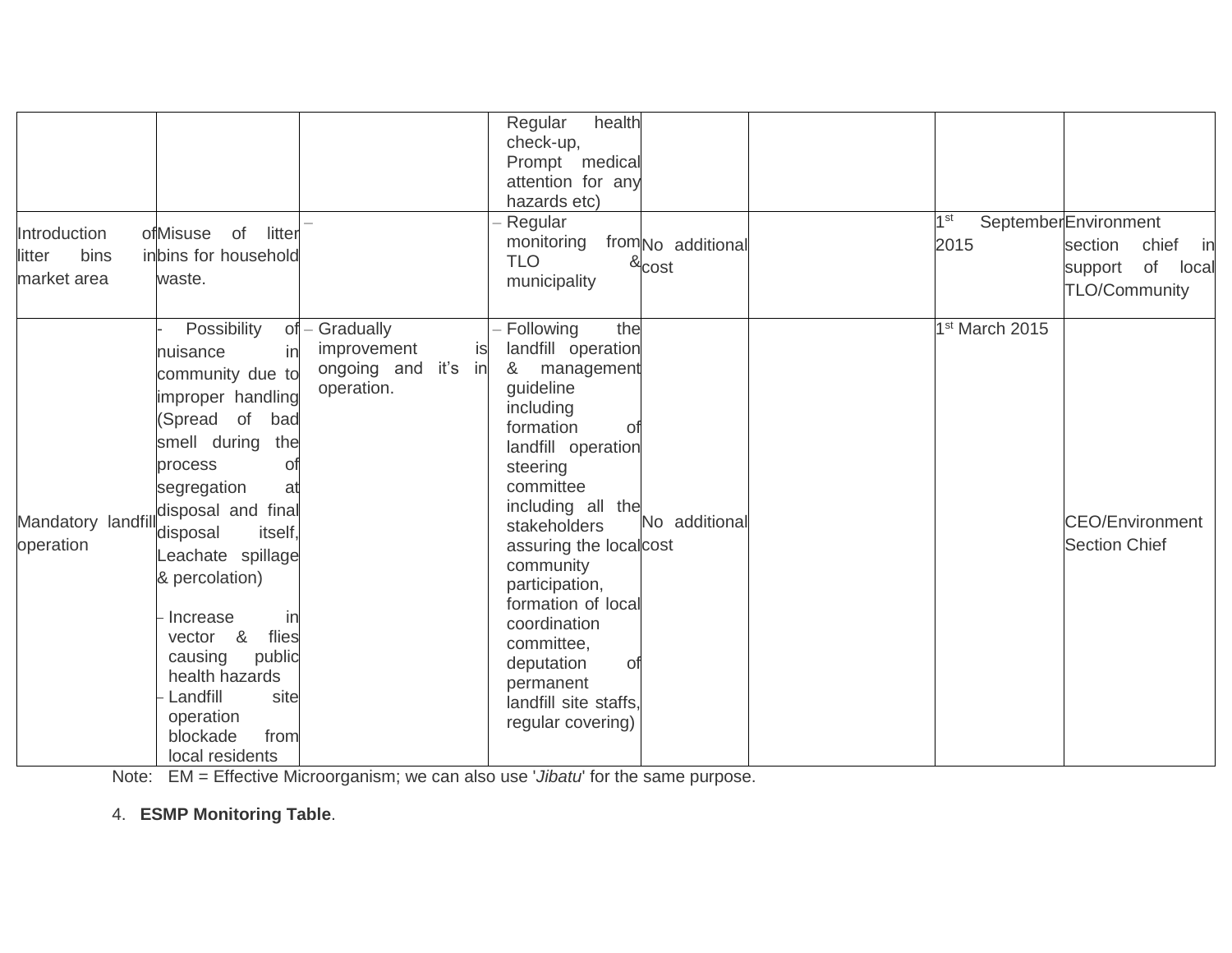| <b>OBA Interventions</b>                     | <b>Potential Risks</b>                                                                                                                                                                      | Area | <b>ESMP</b><br>Are<br>measures /<br>and<br>social<br>established? | mitigations<br>management<br>actions implemented and<br>acceptable environmental<br>conditions | <b>Comments/</b><br>recommendations.<br>e.g. re additional<br>studies<br>information<br>actions required |
|----------------------------------------------|---------------------------------------------------------------------------------------------------------------------------------------------------------------------------------------------|------|-------------------------------------------------------------------|------------------------------------------------------------------------------------------------|----------------------------------------------------------------------------------------------------------|
|                                              |                                                                                                                                                                                             |      | Yes/No                                                            | <b>Description</b>                                                                             |                                                                                                          |
| in<br>Increase<br>collection<br>coverage     | the Increase in vehicular use for<br>service collection causing emission and<br>traffic problems                                                                                            |      |                                                                   |                                                                                                |                                                                                                          |
|                                              | Spillage of waste from collection<br>vehicles during collection and<br>transportation causing littering of<br>waste in the streets and in the<br>nature                                     |      |                                                                   |                                                                                                |                                                                                                          |
|                                              | Health impacts on workers<br>Increased amount of waste to the<br>landfill<br>causing<br>increased<br>adverse environmental and social<br>impacts to the environment<br>around the landfill. |      |                                                                   |                                                                                                |                                                                                                          |
| at each household inseparate<br>service area | Segregation of wastelncrease in vehicular use for<br>collection<br>0f<br>biodegradable<br>and<br>non-<br>degradable<br>causing<br>waste                                                     |      |                                                                   |                                                                                                |                                                                                                          |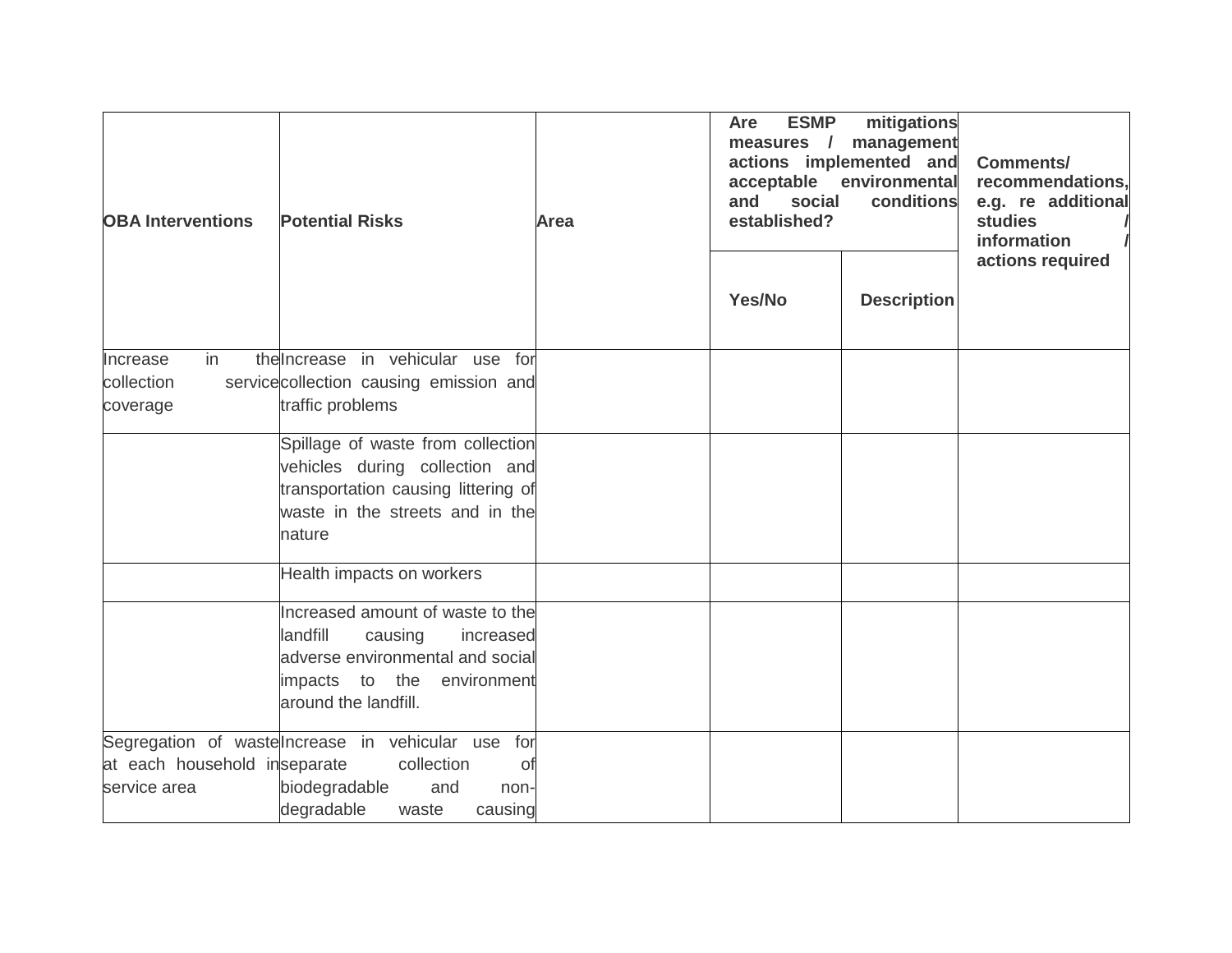|                                                                                           | emission and traffic problems                                                                                                                                                                                                        |  |  |
|-------------------------------------------------------------------------------------------|--------------------------------------------------------------------------------------------------------------------------------------------------------------------------------------------------------------------------------------|--|--|
|                                                                                           | Collection and transport<br>of<br>biodegradable waste in open<br>vehicle causing spread of bad<br>smell all along the route                                                                                                          |  |  |
| Introduction                                                                              | ofSpreading of plastic, glass and<br>composting system atother unwanted materials in<br>household level as wellgardens etc. by use of compost<br>as in community level (caused by incorrect sorting of<br>waste prior to composting) |  |  |
|                                                                                           | Possibility of nuisance due to<br>improper handling (Spread of bad<br>smell during the process of<br>composting, Leachate)                                                                                                           |  |  |
| Reuse of waste papers<br>commercial production hazardous to health<br>of useful materials | and plastics for the Contaminated materials may be                                                                                                                                                                                   |  |  |
| Encouragement<br>private sector in waste avoid<br>recycling                               | ofBeing too much commercial, they<br>abide<br>to<br>by<br>the<br>segregation, reuse andenvironmental protection<br>laws<br>and precautions                                                                                           |  |  |
|                                                                                           | Because of use of certain area as<br>transfer site, there will be land,<br>water, air and visual pollution                                                                                                                           |  |  |
|                                                                                           | <b>Health</b><br>hazard<br>the<br>among                                                                                                                                                                                              |  |  |